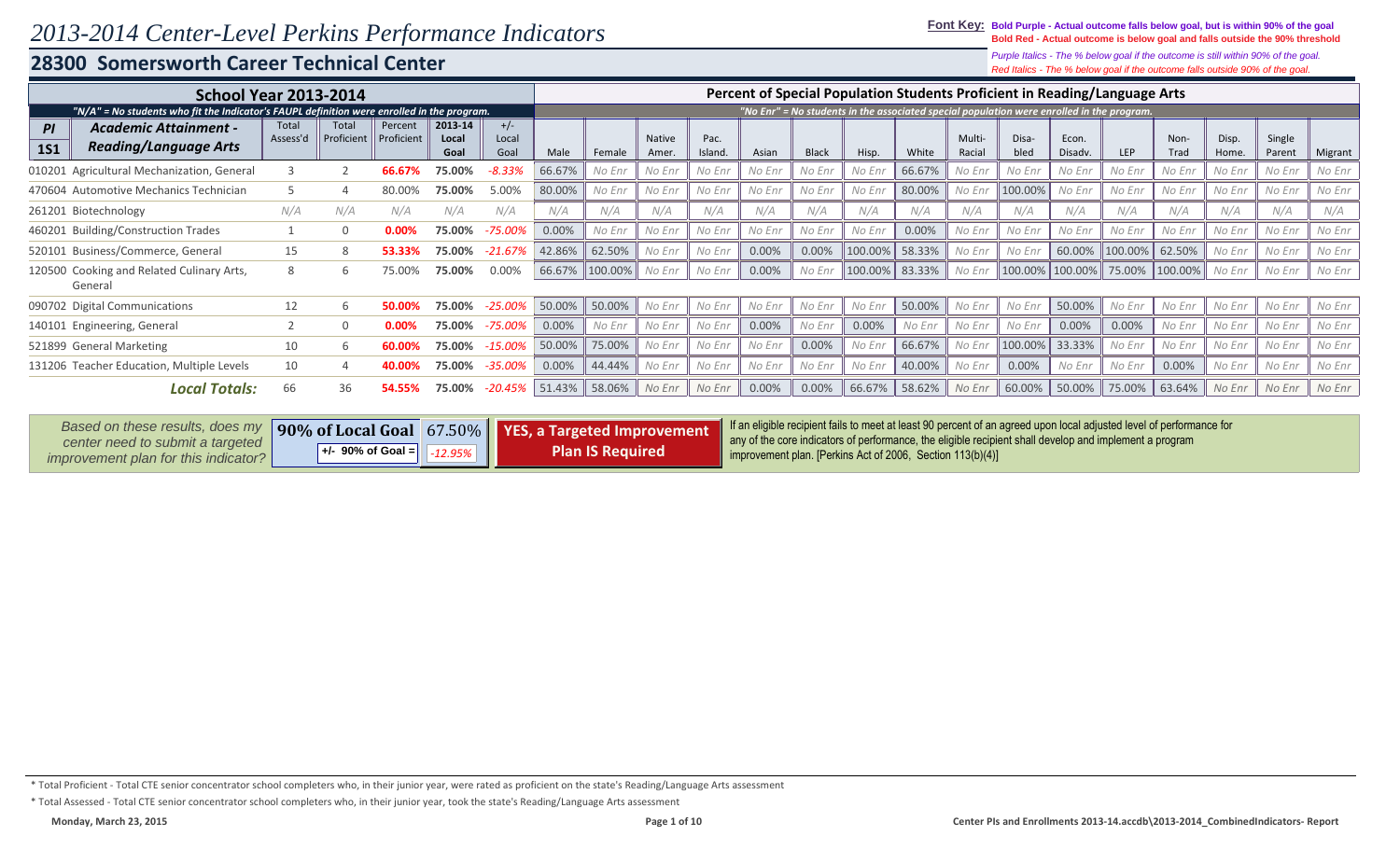### **28300 Somersworth Career Technical Center**

*Red Italics - The % below goal if the outcome falls outside 90% of the goal. Purple Italics - The % below goal if the outcome is still within 90% of the goal.*

| <b>School Year 2013-2014</b>                                                               |                   |                     |                       |                          |                        |        |        |                        |                 | <b>Percent of Special Population Students Proficient in Mathematics</b> |              |        |                                                                                           |                 |               |                  |        |              |                |                  |         |
|--------------------------------------------------------------------------------------------|-------------------|---------------------|-----------------------|--------------------------|------------------------|--------|--------|------------------------|-----------------|-------------------------------------------------------------------------|--------------|--------|-------------------------------------------------------------------------------------------|-----------------|---------------|------------------|--------|--------------|----------------|------------------|---------|
| "N/A" = No students who fit the Indicator's FAUPL definition were enrolled in the program. |                   |                     |                       |                          |                        |        |        |                        |                 |                                                                         |              |        | "No Enr" = No students in the associated special population were enrolled in the program. |                 |               |                  |        |              |                |                  |         |
| <b>Academic Attainment -</b><br>PI<br><b>Math (NCLB)</b><br><b>1S2</b>                     | Total<br>Assess'd | Total<br>Proficient | Percent<br>Proficient | 2013-14<br>Local<br>Goal | $+/-$<br>Local<br>Goal | Male   | Female | <b>Native</b><br>Amer. | Pac.<br>Island. | Asian                                                                   | <b>Black</b> | Hisp.  | White                                                                                     | Multi<br>Racial | Disa-<br>bled | Econ.<br>Disadv. | LEP    | Non-<br>Trad | Disp.<br>Home. | Single<br>Parent | Migrant |
| 010201 Agricultural Mechanization, General                                                 |                   |                     | 33.33%                | 23.00%                   | 10.33%                 | 33.33% | No Enr | No Enr                 | No Enr          | No Enr                                                                  | No Enr       | No Enr | 33.33%                                                                                    | No Enr          | No Enr        | No Enr           | No Enr | No Enr       | No Enr         | No Enr           | No Enr  |
| 470604 Automotive Mechanics Technician                                                     |                   |                     | 20.00%                | 23.00%                   | $-3.00%$               | 20.00% | No Enr | No Enr                 | No Enr          | No Enr                                                                  | No Enr       | No Enr | 20.00%                                                                                    | No Enr          | 0.00%         | No Enr           | No Enr | No Enr       | No Enr         | No Enr           | No Enr  |
| 261201 Biotechnology                                                                       | N/A               | N/A                 | N/A                   | N/A                      | N/A                    | N/A    | N/A    | N/A                    | N/A             | N/A                                                                     | N/A          | N/A    | N/A                                                                                       | N/A             | N/A           | N/A              | N/A    | N/A          | N/A            | N/A              | N/A     |
| 460201 Building/Construction Trades                                                        |                   |                     | 0.00%                 | 23.00%                   | $-23.00\%$             | 0.00%  | No Enr | No Enr                 | No Enr          | No Enr                                                                  | No Enr       | No Enr | 0.00%                                                                                     | No Enr          | No Enr        | No Enr           | No Enr | No Enr       | No Enr         | No Enr           | No Enr  |
| 520101 Business/Commerce, General                                                          | 15                |                     | 26.67%                | 23.00%                   | 3.67%                  | 28.57% | 25.00% | No Enr                 | No Enr          | 0.00%                                                                   | 0.00%        | 0.00%  | 33.33%                                                                                    | No Enr          | No Enr        | 20.00%           | 0.00%  | 25.00%       | No Enr         | No Enr           | No Enr  |
| 120500 Cooking and Related Culinary Arts,<br>General                                       |                   |                     | 12.50%                | 23.00%                   | $-10.50\%$             | 16.67% | 0.00%  | No Enr                 | No Enr          | 0.00%                                                                   | No Enr       | 0.00%  | 16.67%                                                                                    | No Enr          | 0.00%         | 0.00%            | 0.00%  | 0.00%        | No Enr         | No Enr           | No Enr  |
| 090702 Digital Communications                                                              | 12                |                     | 25.00%                | 23.00%                   | 2.00%                  | 25.00% | 25.00% | No Enr                 | No Enr          | No Enr                                                                  | No Enr       | No Enr | 25.00%                                                                                    | No Enr          | No Enr        | 50.00%           | No Enr | No Enr       | No Enr         | No Enr           | No Enr  |
| 140101 Engineering, General                                                                |                   |                     | 0.00%                 | 23.00%                   | $-23.00\%$             | 0.00%  | No Enr | No Enr                 | No Enr          | 0.00%                                                                   | No Enr       | 0.00%  | No Enr                                                                                    | No Enr          | No Enr        | 0.00%            | 0.00%  | No Enr       | No Enr         | No Enr           | No Enr  |
| 521899 General Marketing                                                                   | 10                |                     | 30.00%                | 23.00%                   | 7.00%                  | 16.67% | 50.00% | No Enr                 | No Enr          | No Enr                                                                  | 0.00%        | No Enr | 33.33%                                                                                    | No Enr          | 0.00%         | 33.33%           | No Enr | No Enr       | No Enr         | No Enr           | No Enr  |
| 131206 Teacher Education, Multiple Levels                                                  | 10                |                     |                       | 23.00%                   | -13.00%                | 0.00%  | 11.11% | No Enr                 | No Enr          | No Enr                                                                  | No Enr       | No Enr | 10.00%                                                                                    | No Enr          | 0.00%         | No Enr           | No Enr | 0.00%        | No Enr         | No Enr           | No Enr  |
| Local Totals:                                                                              | 66                | 14                  | 21.21%                | 23.00%                   | $-1.79%$               | 20.00% | 22.58% | No Enr                 | No Enr          | 0.00%                                                                   | 0.00%        | 0.00%  | 24.14%                                                                                    | No Enr          | 0.00%         | 25.00%           | 0.00%  | 18.18%       | No Enr         | No Enr           | No Enr  |

| Based on these results, does my                                          |                     | 90% of Local Goal 20.70% NO, a Targeted Improvement | If an eligible recipient fails to meet at least 90 percent of an agreed upon local adjusted level of performance for<br>any of the core indicators of performance, the eligible recipient shall develop and implement a program |
|--------------------------------------------------------------------------|---------------------|-----------------------------------------------------|---------------------------------------------------------------------------------------------------------------------------------------------------------------------------------------------------------------------------------|
| center need to submit a targeted<br>improvement plan for this indicator? | $+/-$ 90% of Goal = | <b>Plan IS NOT Required</b>                         | improvement plan. [Perkins Act of 2006, Section 113(b)(4)]                                                                                                                                                                      |

\* Total Proficient - Total CTE senior concentrator school completers who, in their junior year, were rated as proficient on the state's Mathematics assessment

<sup>\*</sup> Total Assessed - Total CTE senior concentrator school completers who, in their junior year, took the state's Mathematics assessment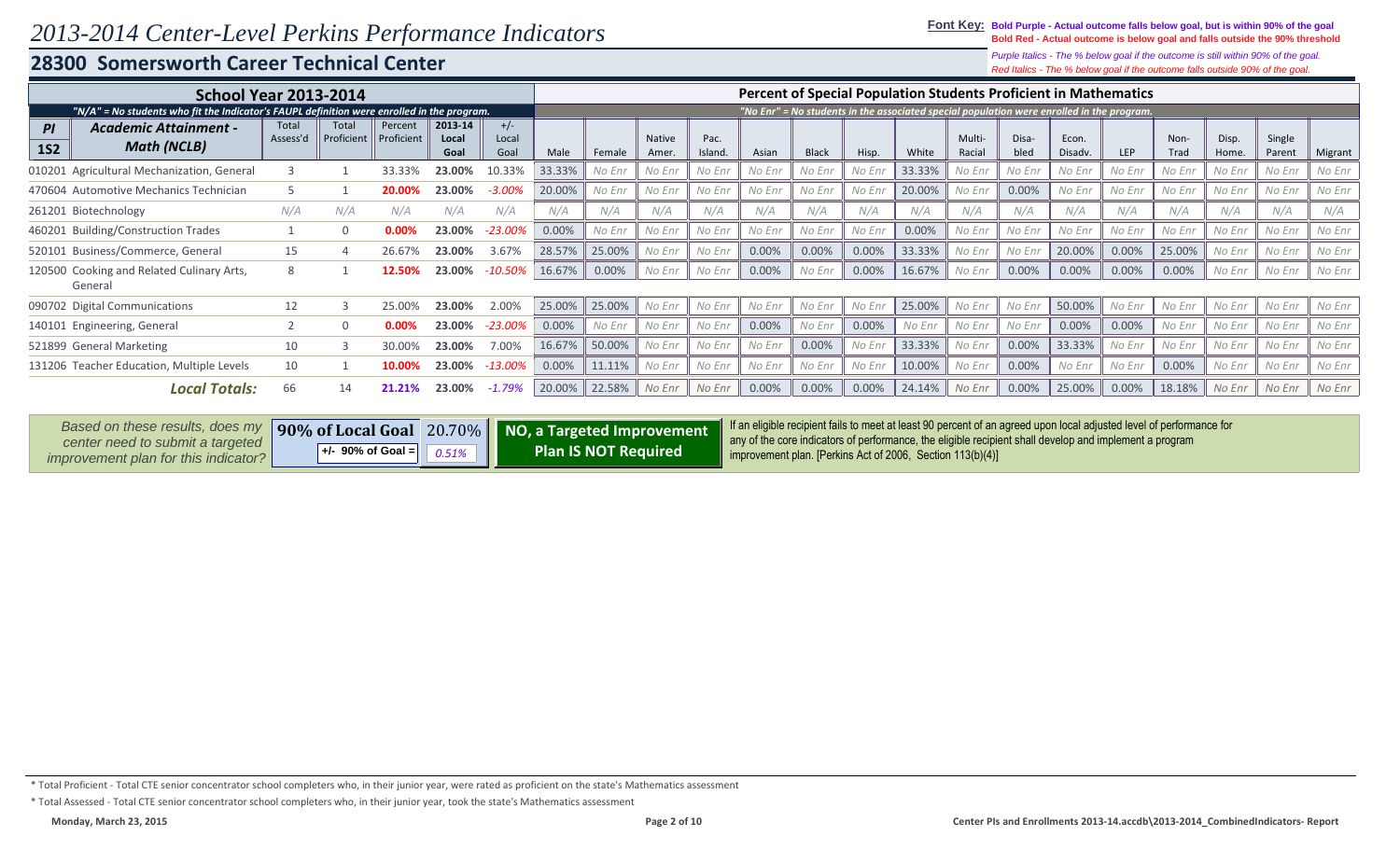#### **28300 Somersworth Career Technical Center**

*Red Italics - The % below goal if the outcome falls outside 90% of the goal. Purple Italics - The % below goal if the outcome is still within 90% of the goal.*

| <b>School Year 2013-2014</b>                                                                 |                                 |                               |                                 |                          |                        |        |        |                        |                 | Percent of Special Population Students Who Passed a Technical Skill Assessment |        |        |        |                  |               |                  |                                                                                           |              |                |                  |         |
|----------------------------------------------------------------------------------------------|---------------------------------|-------------------------------|---------------------------------|--------------------------|------------------------|--------|--------|------------------------|-----------------|--------------------------------------------------------------------------------|--------|--------|--------|------------------|---------------|------------------|-------------------------------------------------------------------------------------------|--------------|----------------|------------------|---------|
| "N/A" = No students who fit the Indicator's FAUPL definition were enrolled in the program. " |                                 |                               |                                 |                          |                        |        |        |                        |                 |                                                                                |        |        |        |                  |               |                  | "No Enr" = No students in the associated special population were enrolled in the program. |              |                |                  |         |
| <b>Technical Skill Attainment</b><br>PI<br><b>2S1</b>                                        | <b>Total Took</b><br><b>TSA</b> | Total<br>Passed<br><b>TSA</b> | Percent<br>Passed<br><b>TSA</b> | 2013-14<br>Local<br>Goal | $+/-$<br>Local<br>Goal | Male   | Female | <b>Native</b><br>Amer. | Pac.<br>Island. | Asian                                                                          | Black  | Hisp.  | White  | Multi-<br>Racial | Disa-<br>bled | Econ.<br>Disadv. | <b>LEP</b>                                                                                | Non-<br>Trad | Disp.<br>Home. | Single<br>Parent | Migrant |
| 470604 Automotive Mechanics Technician                                                       | N/A                             | N/A                           | N/A                             | N/A                      | N/A                    | N/A    | N/A    | N/A                    | N/A             | N/A                                                                            | N/A    | N/A    | N/A    | N/A              | N/A           | N/A              | N/A                                                                                       | N/A          | N/A            | N/A              | N/A     |
| 120500 Cooking and Related Culinary Arts,<br>General                                         | N/A                             | N/A                           | N/A                             | N/A                      | N/A                    | N/A    | N/A    | N/A                    | N/A             | N/A                                                                            | N/A    | N/A    | N/A    | N/A              | N/A           | N/A              | N/A                                                                                       | N/A          | N/A            | N/A              | N/A     |
| 090702 Digital Communications                                                                | N/A                             | N/A                           |                                 | N/A                      | N/A                    | N/A    | N/A    | N/A                    | N/A             | N/A                                                                            | N/A    | N/A    | N/A    | N/A              | N/A           | N/A              | N/A                                                                                       | N/A          | N/A            | N/A              | N/A     |
| 140101 Engineering, General                                                                  | N/A                             | N/A                           | N/A                             | N/A                      | N/A                    | N/A    | N/A    | N/A                    | N/A             | N/A                                                                            | N/A    | N/A    | N/A    | N/A              | N/A           | N/A              | N/A                                                                                       | N/A          | N/A            | N/A              | N/A     |
| Local Totals:                                                                                |                                 |                               | N/A                             | 20.00%                   | N/A                    | No Enr | No Enr | No Enr                 | No Enr          | No Enr                                                                         | No Enr | No Enr | No Enr | No Enr           | No Enr        | No Enr           | No Enr                                                                                    | No Enr       | No Enr         | No Enr           | No Enr  |

#### *Only programs with a technical skill assessment accepted by the NHDOE are listed above.*

| Based on these results, does my      |                     |                   | 90% of Local Goal 18.00% NO, a Targeted Improvement | If an eligible recipient fails to meet at least 90 percent of an agreed upon local adjusted level of performance for<br>any of the core indicators of performance, the eligible recipient shall develop and implement a program |
|--------------------------------------|---------------------|-------------------|-----------------------------------------------------|---------------------------------------------------------------------------------------------------------------------------------------------------------------------------------------------------------------------------------|
| center need to submit a targeted     | $+/-$ 90% of Goal = | $N/A$ $\parallel$ | Plan IS NOT Required                                |                                                                                                                                                                                                                                 |
| improvement plan for this indicator? |                     |                   |                                                     | $\parallel$ improvement plan. [Perkins Act of 2006, Section 113(b)(4)]                                                                                                                                                          |

<sup>\*</sup> Total Passed a TSA = Total CTE concentrators of any grade level who successfully completed (passed) an accepted technical skill assessment

<sup>\*</sup> Total Took TSA = Total CTE concentrators of any grade level who took an accepted technical skill assessment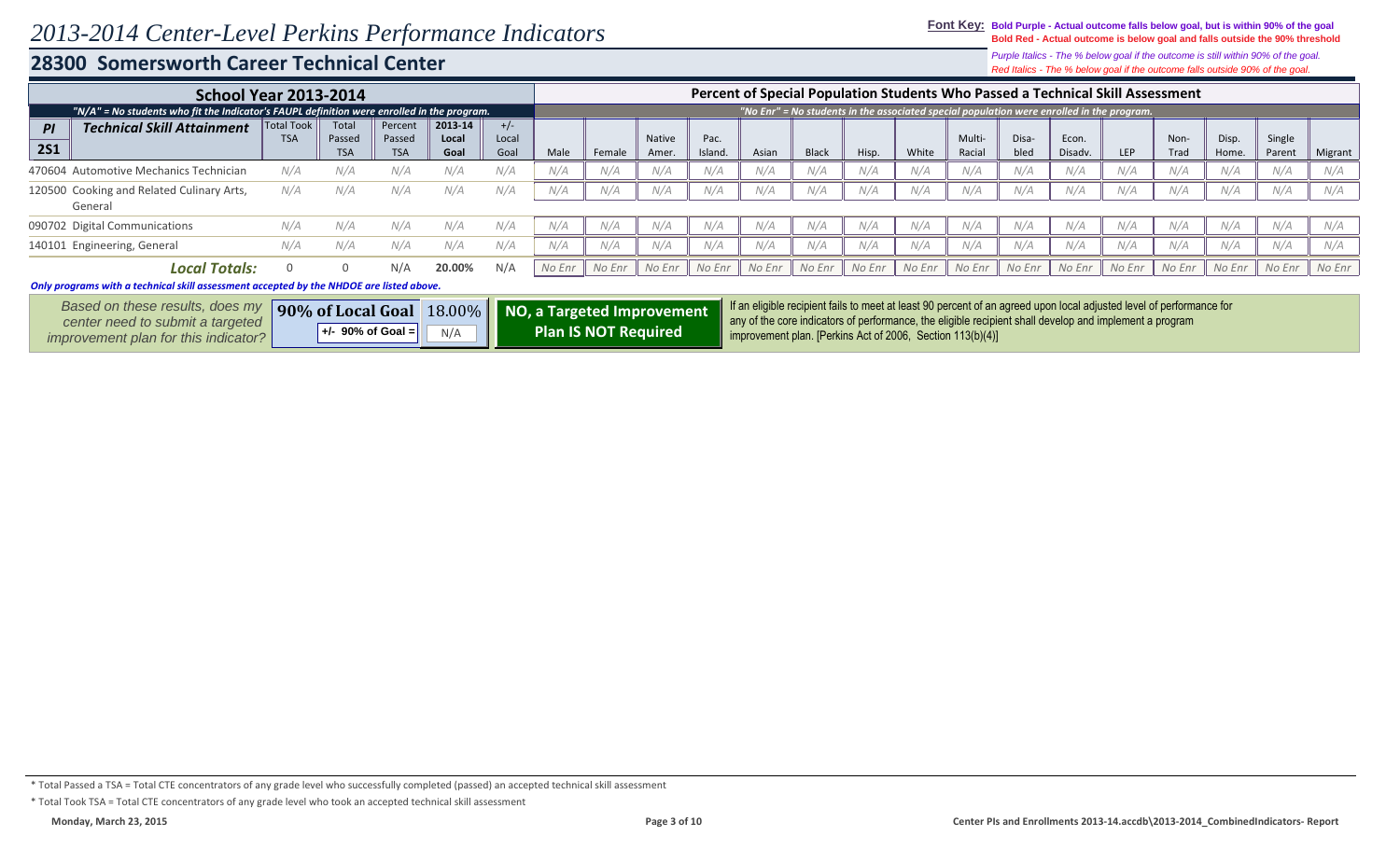### **28300 Somersworth Career Technical Center**

*Red Italics - The % below goal if the outcome falls outside 90% of the goal. Purple Italics - The % below goal if the outcome is still within 90% of the goal.*

| <b>School Year 2013-2014</b>                                                               |                  |                             |                               |                          |                        |         |                 |                 |                 |         |              | Percent of Special Population Students Who Completed Secondary Education                  |                 |                  |               |                  |        |              |                |                  |         |
|--------------------------------------------------------------------------------------------|------------------|-----------------------------|-------------------------------|--------------------------|------------------------|---------|-----------------|-----------------|-----------------|---------|--------------|-------------------------------------------------------------------------------------------|-----------------|------------------|---------------|------------------|--------|--------------|----------------|------------------|---------|
| "N/A" = No students who fit the Indicator's FAUPL definition were enrolled in the program. |                  |                             |                               |                          |                        |         |                 |                 |                 |         |              | "No Enr" = No students in the associated special population were enrolled in the program. |                 |                  |               |                  |        |              |                |                  |         |
| <b>High School Completion</b><br>PI<br><b>3S1</b>                                          | Total<br>Leavers | Total<br>School<br>Compltrs | Percent<br>School<br>Compltrs | 2013-14<br>Local<br>Goal | $+/-$<br>Local<br>Goal | Male    | Female          | Native<br>Amer. | Pac.<br>Island. | Asian   | <b>Black</b> | Hisp.                                                                                     | White           | Multi-<br>Racial | Disa-<br>bled | Econ.<br>Disadv. | LEP    | Non-<br>Trad | Disp.<br>Home. | Single<br>Parent | Migrant |
| 010201 Agricultural Mechanization, General                                                 |                  |                             | 100.009                       | 95.00%                   | 5.00%                  | 100.00% | No Enr          | No Enr          | No Enr          | No Enr  | No Enr       | No Enr                                                                                    | 100.00%         | No Enr           | No Enr        | 100.00%          | No Enr | No Enr       | No Enr         | No Enr           | No Enr  |
| 470604 Automotive Mechanics Technician                                                     |                  |                             | 100.00%                       | 95.00%                   | 5.00%                  | 100.00% | No Enr          | No Enr          | No Enr          | No Enr  | No Enr       | No Enr                                                                                    | 100.00%         | No Enr           | 100.00%       | 100.00%          | No Enr | No Enr       | No Enr         | No Enr           | No Enr  |
| 261201 Biotechnology                                                                       | N/A              | N/A                         | N/A                           | N/A                      | N/A                    | N/A     | N/A             | N/A             | N/A             | N/A     | N/A          | N/A                                                                                       | N/A             | N/A              | N/A           | N/A              | N/A    | N/A          | N/A            | N/A              | N/A     |
| 460201 Building/Construction Trades                                                        |                  |                             | 100.00%                       | 95.00%                   | 5.00%                  | 100.00% | No Enr          | No Enr          | No Enr          | No Enr  | No Enr       | No Enr                                                                                    | 100.00%         | No Enr           | No Enr        | No Enr           | No Enr | No Enr       | No Enr         | No Enr           | No Enr  |
| 520101 Business/Commerce, General                                                          | 15               | 15                          | 100.00%                       | 95.00%                   | 5.00%                  | 100.00% | 100.00%         | No Enr          | No Enr          | 100.00% | 100.00%      | 100.00% 100.00%                                                                           |                 | No Enr           | No Enr        | 100.00%          | No Enr | 100.00%      | No Enr         | No Enr           | No Enr  |
| Cooking and Related Culinary Arts,<br>120500<br>General                                    |                  | 8                           | 100.00%                       | 95.00%                   | 5.00%                  |         | 100.00% 100.00% | No Enr          | No Enr          | 100.00% | No Enr       |                                                                                           | 100.00% 100.00% | No Enr           |               | 100.00% 100.00%  | No Enr | 100.00%      | No Enr         | No Enr           | No Enr  |
| 090702 Digital Communications                                                              | 12               | 12                          | 100.00%                       | 95.00%                   | 5.00%                  |         | 100.00% 100.00% | No Enr          | No Enr          | No Enr  | No Enr       | No Enr                                                                                    | 100.00%         | No Enr           | No Enr        | 100.00%          | No Enr | No Enr       | No Enr         | No Enr           | No Enr  |
| 140101 Engineering, General                                                                |                  |                             | 100.00%                       | 95.00%                   | 5.00%                  | 100.00% | No Enr          | No Enr          | No Enr          | 100.00% | No Enr       | 100.00%                                                                                   | No Enr          | No Enr           | No Enr        | 100.00%          | No Enr | No Enr       | No Enr         | No Enr           | No Enr  |
| 521899 General Marketing                                                                   | 10               | 10                          | 100.00%                       | 95.00%                   | 5.00%                  | 100.00% | 100.00%         | No Enr          | No Enr          | No Enr  | 100.00%      | No Enr                                                                                    | 100.00%         | No Enr           |               | 100.00% 100.00%  | No Enr | No Enr       | No Enr         | No Enr           | No Enr  |
| 131206 Teacher Education, Multiple Levels                                                  | 11               | 11                          | 100.00%                       | 95.00%                   | 5.00%                  |         | 100.00% 100.00% | No Enr          | No Enr          | 100.00% | No Enr       | No Enr                                                                                    | 100.00%         | No Enr           |               | 100.00% 100.00%  | No Enr | 100.00%      | No Enr         | No Enr           | No Enr  |
| <b>Local Totals:</b>                                                                       | 67               | 67                          | 100.0                         | 95.00%                   | 5.00%                  | 100.00% | 100.00%         | No Enr          | No Enr          |         |              | 100.00% 100.00% 100.00% 100.00%                                                           |                 | No Enr           |               | 100.00% 100.00%  | No Enr | 100.00%      | No Enr         | No Enr           | No Enr  |

| Based on these results, does my      |                                                  |                             | 190% of Local Goal 85.50% NO, a Targeted Improvement fine eligible recipient fails to meet at least 90 percent of an agreed upon local adjusted level of performance for<br>any of the core indicators of performance, the eligible recipient shall develop and implement a program |
|--------------------------------------|--------------------------------------------------|-----------------------------|-------------------------------------------------------------------------------------------------------------------------------------------------------------------------------------------------------------------------------------------------------------------------------------|
| center need to submit a targeted     |                                                  | <b>Plan IS NOT Required</b> |                                                                                                                                                                                                                                                                                     |
| improvement plan for this indicator? | $\parallel$ +/- 90% of Goal = $\parallel$ 14.50% |                             | improvement plan. [Perkins Act of 2006, Section 113(b)(4)]                                                                                                                                                                                                                          |

<sup>\*</sup> Total School Completers = Total CTE senior concentrators who completed secondary education with a diploma, certificate, or GED

<sup>\*</sup> Total School Leavers = Total CTE senior concentrators who left secondary education for any reason in the reporting year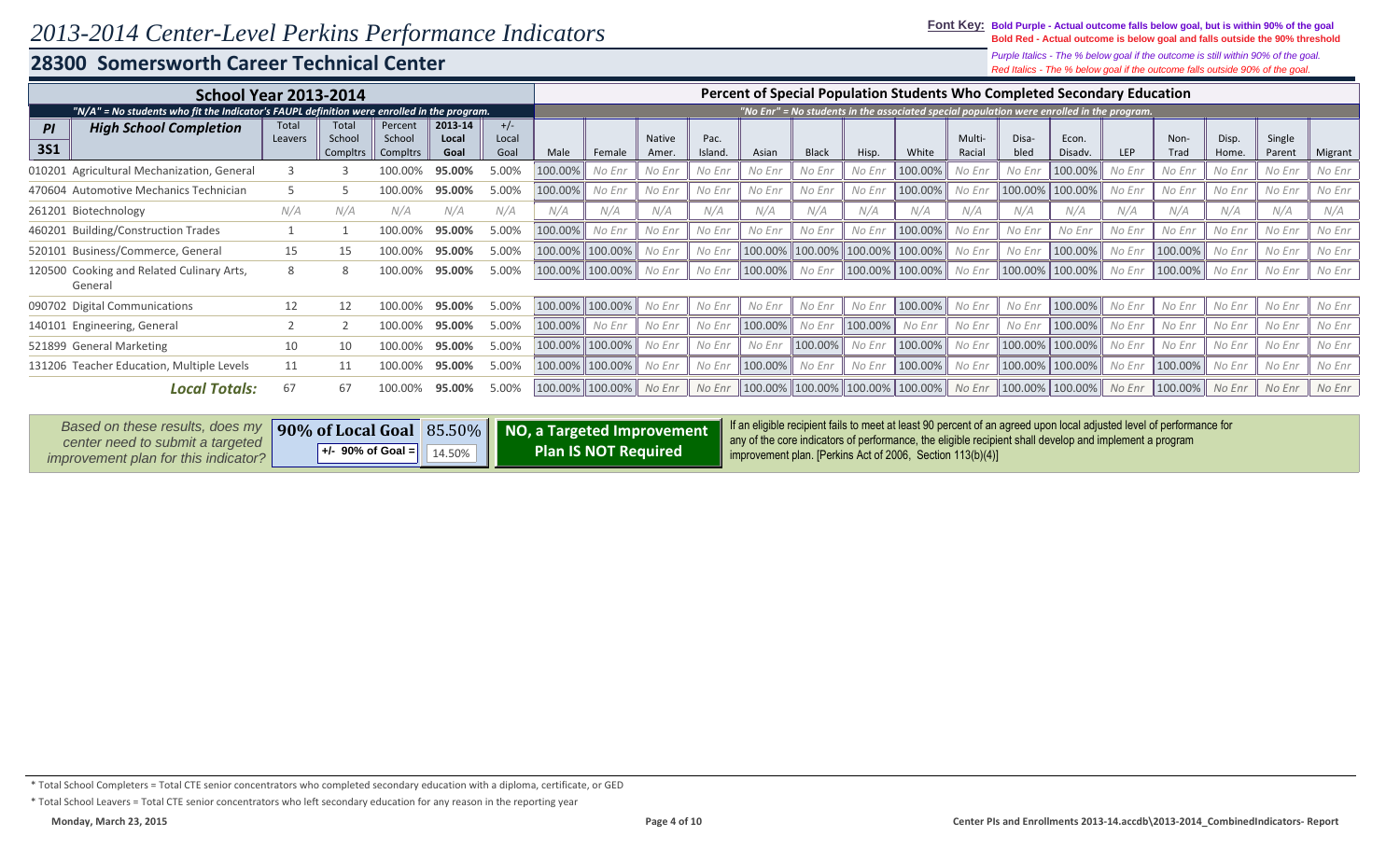### 28300 Somersworth Career Technical Center

Purple Italics - The % below goal if the outcome is still within 90% of the goal. Red Italics - The % below goal if the outcome falls outside 90% of the goal.

|                                                      | <b>School Year 2013-2014</b><br>"N/A" = No students who fit the Indicator's FAUPL definition were enrolled in the program. |                                         |         |                          |                        |         |         |                        |                 |         |              | Percent of Special Population Students Counted as Graduated |                 |                  |               |                  |                                                                                                 |                 |                |                  |         |
|------------------------------------------------------|----------------------------------------------------------------------------------------------------------------------------|-----------------------------------------|---------|--------------------------|------------------------|---------|---------|------------------------|-----------------|---------|--------------|-------------------------------------------------------------|-----------------|------------------|---------------|------------------|-------------------------------------------------------------------------------------------------|-----------------|----------------|------------------|---------|
|                                                      |                                                                                                                            |                                         |         |                          |                        |         |         |                        |                 |         |              |                                                             |                 |                  |               |                  | $"$ No Enr $"$ = No students in the associated special population were enrolled in the program. |                 |                |                  |         |
| <b>Graduation Rate (NCLB)</b><br>PI<br><b>4S1</b>    | Total<br>ors                                                                                                               | Total<br>Concentrat Graduated Graduated | Percent | 2013-14<br>Local<br>Goal | $+/-$<br>Local<br>Goal | Male    | Female  | <b>Native</b><br>Amer. | Pac.<br>Island. | Asian   | <b>Black</b> | Hisp.                                                       | White           | Multi-<br>Racial | Disa-<br>bled | Econ.<br>Disadv. | <b>LEP</b>                                                                                      | Non-<br>Trad    | Disp.<br>Home. | Single<br>Parent | Migrant |
| 010201 Agricultural Mechanization, General           |                                                                                                                            |                                         | 100.00% | 94.58%                   | 5.42%                  | 100.00% | No Enr  | No Enr                 | No Enr          | No Enr  | No Enr       | No Enr                                                      | 100.00%         | No Enr           | No Enr        | 100.00%          | No Enr                                                                                          | No Enr          | No Enr         | No Enr           | No Enr  |
| 470604 Automotive Mechanics Technician               |                                                                                                                            |                                         | 80.00%  | 94.58%                   | $-14.58%$              | 80.00%  | No Enr  | No Enr                 | No Enr          | No Enr  | No Enr       | No Enr                                                      | 80.00%          | No Enr           | 50.00%        | 75.00%           | No Enr                                                                                          | No Enr          | No Enr         | No Enr           | No Enr  |
| 261201 Biotechnology                                 | N/A                                                                                                                        | N/A                                     | N/A     | N/A                      | N/A                    | N/A     | N/A     | N/A                    | N/A             | N/A     | N/A          | N/A                                                         | N/A             | N/A              | N/A           | N/A              | N/A                                                                                             | N/A             | N/A            | N/A              | N/A     |
| 460201 Building/Construction Trades                  |                                                                                                                            |                                         | 100.00% | 94.58%                   | 5.42%                  | 100.00% | No Enr  | No Enr                 | No Enr          | No Enr  | No Enr       | No Enr                                                      | 100.00%         | No Enr           | No Enr        | No Enr           | No Enr                                                                                          | No Enr          | No Enr         | No Enr           | No Enr  |
| 520101 Business/Commerce, General                    | 14                                                                                                                         | 14                                      | 100.00% | 94.58%                   | 5.42%                  | 100.00% | 100.00% | No Enr                 | No Enr          | 100.00% | 100.00%      | 100.00%   100.00%                                           |                 | No Enr           | No Enr        | 100.00%          | 100.00%                                                                                         | 100.00%         | No Enr         | No Enr           | No Enr  |
| 120500 Cooking and Related Culinary Arts,<br>General | 8                                                                                                                          | 8                                       | 100.00% | 94.58%                   | 5.42%                  | 100.00% | 100.00% | No Enr                 | No Enr          | 100.00% | No Enr       |                                                             | 100.00% 100.00% | No Enr           |               | 100.00% 100.00%  |                                                                                                 | 100.00% 100.00% | No Enr         | No Enr           | No Enr  |
| 090702 Digital Communications                        | 12                                                                                                                         | 11                                      | 91.67%  | 94.58%                   | $-2.91%$               | 75.00%  | 100.00% | No Enr                 | No Enr          | No Enr  | No Enr       | 0.00%                                                       | 100.00%         | No Enr           | 0.00%         | 100.00%          | No Enr                                                                                          | No Enr          | No Enr         | No Enr           | No Enr  |
| 140101 Engineering, General                          |                                                                                                                            |                                         | 66.67%  | 94.58%                   | $-27.91%$              | 66.67%  | No Enr  | No Enr                 | No Enr          | 100.00% | No Enr       | 100.00%                                                     | 0.00%           | No Enr           | 0.00%         | 66.67%           | 100.00%                                                                                         | No Enr          | No Enr         | No Enr           | No Enr  |
| 521899 General Marketing                             | 10                                                                                                                         |                                         | 90.00%  | 94.58%                   | $-4.58%$               | 100.00% | 75.00%  | No Enr                 | No Enr          | No Enr  | 100.00%      | No Enr                                                      | 88.89%          | No Enr           | 100.00%       | 90.00%           | No Enr                                                                                          | No Enr          | No Enr         | No Enr           | No Enr  |
| 131206 Teacher Education, Multiple Levels            | 11                                                                                                                         | 11                                      | 100.00% | 94.58%                   | 5.42%                  | 100.00% | 100.00% | No Enr                 | No Enr          | 100.00% | No Enr       | No Enr                                                      | 100.00%         | No Enr           |               | 100.00% 100.00%  | No Enr                                                                                          | 100.00%         | No Enr         | No Enr           | No Enr  |
| Local Totals:                                        | 65                                                                                                                         | 61                                      | 93.85%  | 94.58%                   | $-0.73%$               | 91.43%  | 96.67%  | No Enr                 | No Enr          | 100.00% | 100.00%      | 75.00%                                                      | 94.55%          | No Enr           | 62.50%        | 94.83%           | 100.00%                                                                                         | 100.00%         | No Enr         | No Enr           | No Enr  |

| Based on these results, does my                                            |                                           | 190% of Local Goal 85.12% NO, a Targeted Improvement | If an eligible recipient fails to meet at least 90 percent of an agreed upon local adjusted level of performance for<br>any of the core indicators of performance, the eligible recipient shall develop and implement a program |
|----------------------------------------------------------------------------|-------------------------------------------|------------------------------------------------------|---------------------------------------------------------------------------------------------------------------------------------------------------------------------------------------------------------------------------------|
| center need to submit a targeted  <br>improvement plan for this indicator? | $\  +$ /- 90% of Goal = $\  8.72\% \  \ $ | <b>Plan IS NOT Required</b>                          | If improvement plan. [Perkins Act of 2006, Section $113(b)(4)$ ]                                                                                                                                                                |

\* Total Concentrators = Number of CTE senior concentrators who, in the reporting year, were included as graduated in the State's computation of its graduation rate

<sup>\*</sup> Total Graduated = Number of CTE senior concentrators who, in the reporting year, were included in the State's computation of its graduation rate as defined in the State's Consolidated Accountability Plan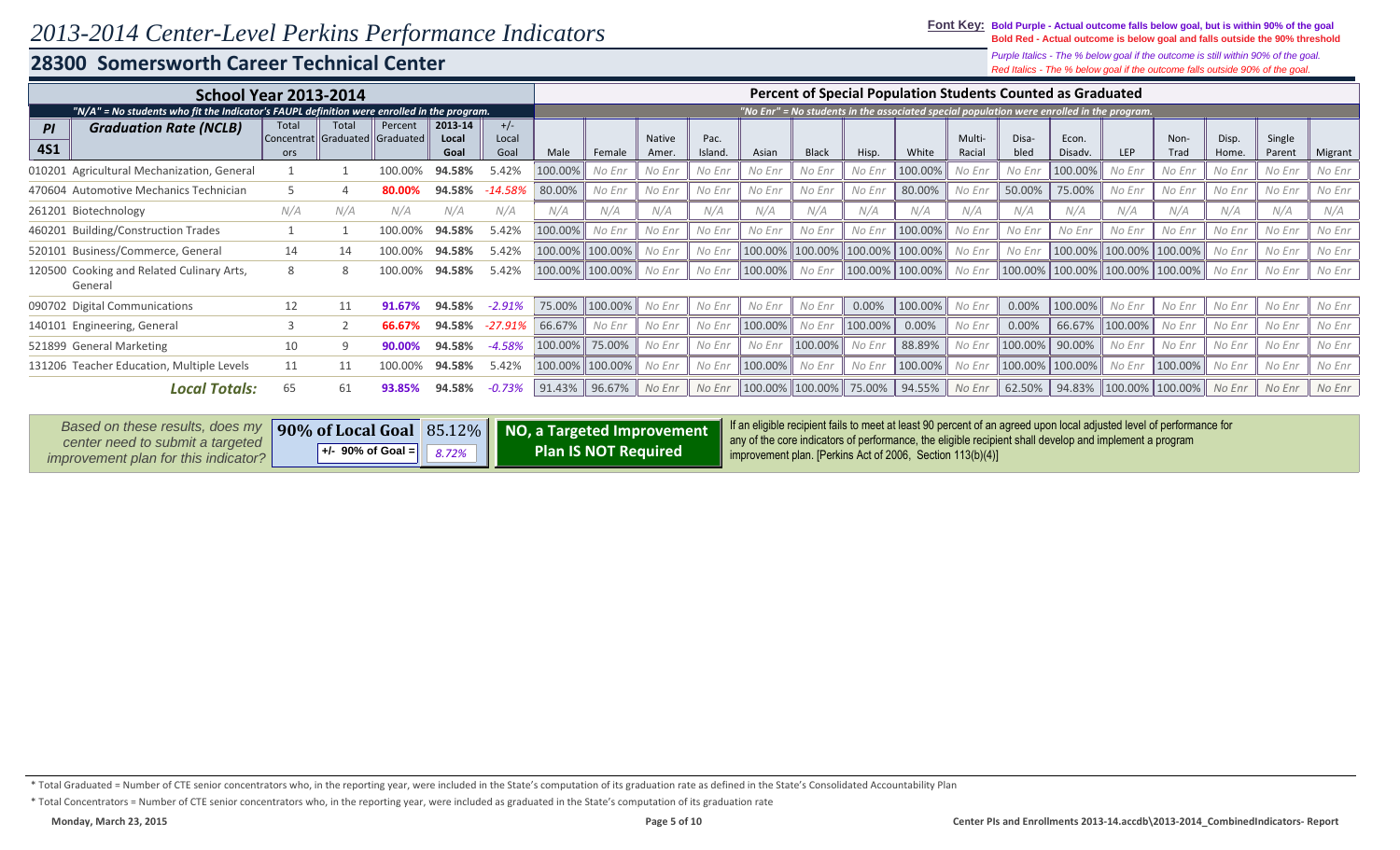### **28300 Somersworth Career Technical Center**

*Red Italics - The % below goal if the outcome falls outside 90% of the goal. Purple Italics - The % below goal if the outcome is still within 90% of the goal.*

| <b>School Year 2013-2014</b>                                                               |                             |                 |                   |                          |                        |         |         |                        |                 |        |              |         |         |                         | Percent of Special Population Students Who were placed in Postsecondary Ed or had Post-Grad Plans |                  |        |              |                |                  |         |
|--------------------------------------------------------------------------------------------|-----------------------------|-----------------|-------------------|--------------------------|------------------------|---------|---------|------------------------|-----------------|--------|--------------|---------|---------|-------------------------|---------------------------------------------------------------------------------------------------|------------------|--------|--------------|----------------|------------------|---------|
| "N/A" = No students who fit the Indicator's FAUPL definition were enrolled in the program. |                             |                 |                   |                          |                        |         |         |                        |                 |        |              |         |         |                         | "No Enr" = No students in the associated special population were enrolled in the program.         |                  |        |              |                |                  |         |
| <b>Placement</b><br>PI<br><b>5S1</b>                                                       | Total<br>School<br>Compltrs | Total<br>Placed | Percent<br>Placed | 2013-14<br>Local<br>Goal | $+/-$<br>Local<br>Goal | Male    | Female  | <b>Native</b><br>Amer. | Pac.<br>Island. | Asian  | <b>Black</b> | Hisp.   | White   | <b>Multi-</b><br>Racial | Disa-<br>bled                                                                                     | Econ.<br>Disadv. | LEP    | Non-<br>Trad | Disp.<br>Home. | Single<br>Parent | Migrant |
| 010201 Agricultural Mechanization, General                                                 |                             | $\Omega$        | 0.00%             | 68.94%                   | $-68.94%$              | 0.00%   | No Enr  | No Enr                 | No Enr          | No Enr | No Enr       | No Enr  | 0.00%   | No Enr                  | No Enr                                                                                            | 0.00%            | No Enr | No Enr       | No Enr         | No Enr           | No Enr  |
| 470604 Automotive Mechanics Technician                                                     |                             |                 | 75.00%            | 68.94%                   | 6.06%                  | 75.00%  | No Enr  | No Enr                 | No Enr          | No Enr | No Enr       | No Enr  | 75.00%  | No Enr                  | 0.00%                                                                                             | 66.67%           | No Enr | No Enr       | No Enr         | No Enr           | No Enr  |
| 261201 Biotechnology                                                                       | N/A                         | N/A             | N/A               | N/A                      | N/A                    | N/A     | N/A     | N/A                    | N/A             | N/A    | N/A          | N/A     | N/A     | N/A                     | N/A                                                                                               | N/A              | N/A    | N/A          | N/A            | N/A              | N/A     |
| <b>Building/Construction Trades</b><br>460201                                              | N/A                         | N/A             | N/A               | N/A                      | N/A                    | N/A     | N/A     | N/A                    | N/A             | N/A    | N/A          | N/A     | N/A     | N/A                     | N/A                                                                                               | N/A              | N/A    | N/A          | N/A            | N/A              | N/A     |
| Business/Commerce, General<br>520101                                                       |                             |                 | 100.00%           | 68.94%                   | 31.06%                 | No Enr  | 100.00% | No Enr                 | No Enr          | No Enr | No Enr       | No Enr  | 100.00% | No Enr                  | No Enr                                                                                            | 100.00%          | No Enr | 100.00%      | No Enr         | No Enr           | No Enr  |
| Cooking and Related Culinary Arts,<br>120500<br>General                                    |                             |                 |                   | 68.94%                   | 11.06%                 | 66.67%  | 100.00% | No Enr                 | No Enr          | No Enr | No Enr       | 100.00% | 75.00%  | No Enr                  | No Enr                                                                                            | 75.00%           | No Enr | 100.00%      | No Enr         | No Enr           | No Enr  |
| 090702 Digital Communications                                                              |                             |                 | 100.00            | 68.94%                   | 31.06%                 | 100.00% | No Enr  | No Enr                 | No Enr          | No Enr | No Enr       | No Enr  | 100.00% | No Enr                  | No Enr                                                                                            | 100.00%          | No Enr | No Enr       | No Enr         | No Enr           | No Enr  |
| 140101<br>Engineering, General                                                             |                             | 0               |                   | 68.94%                   | -68.94%                | 0.00%   | No Enr  | No Enr                 | No Enr          | 0.00%  | No Enr       | No Enr  | No Enr  | No Enr                  | No Enr                                                                                            | 0.00%            | No Enr | No Enr       | No Enr         | No Enr           | No Enr  |
| 521899 General Marketing                                                                   |                             | b               | 66.67%            | 68.94%                   | $-2.27%$               | 66.67%  | 66.67%  | No Enr                 | No Enr          | No Enr | 0.00%        | No Enr  | 75.00%  | No Enr                  | 100.00%                                                                                           | 66.67%           | No Enr | No Enr       | No Enr         | No Enr           | No Enr  |
| 131206 Teacher Education, Multiple Levels                                                  | 10                          |                 | 70.00%            | 68.94%                   | 1.06%                  | 0.00%   | 77.78%  | No Enr                 | No Enr          | No Enr | No Enr       | No Enr  | 70.00%  | No Enr                  | 0.00%                                                                                             | 57.14%           | No Enr | 0.00%        | No Enr         | No Enr           | No Enr  |
| <b>Local Totals:</b>                                                                       | 34                          | 23              |                   | 68.94%                   | $-1.29%$               | 55.56%  | 81.25%  | No Enr                 | No Enr          | 0.00%  | 0.00%        | 100.00% | 70.97%  | No Enr                  | 25.00%                                                                                            | 64.29%           | No Enr | 80.00%       | No Enr         | No Enr           | No Enr  |

| Based on these results, does my             |                                 | 90% of Local Goal 62.05%   NO, a Targeted Improvement | 1 If an eligible recipient fails to meet at least 90 percent of an agreed upon local adjusted level of performance for |
|---------------------------------------------|---------------------------------|-------------------------------------------------------|------------------------------------------------------------------------------------------------------------------------|
| center need to submit a targeted            | +/- 90% of Goal $=$<br>$5.60\%$ | <b>Plan IS NOT Required</b>                           | any of the core indicators of performance, the eligible recipient shall develop and implement a program                |
| <i>improvement plan for this indicator?</i> |                                 |                                                       | $\parallel$ improvement plan. [Perkins Act of 2006, Section 113(b)(4)]                                                 |

\* Total School Completers = Number of CTE senior concentrator school completers who COMPLETED their primary CTE program and left secondary education in the reporting year.

<sup>\*</sup> Total Placed = Number of CTE senior concentrator school completers who COMPLETED their primary CTE program and went on to postsecondary education or apprenticeship, or planned to join the military.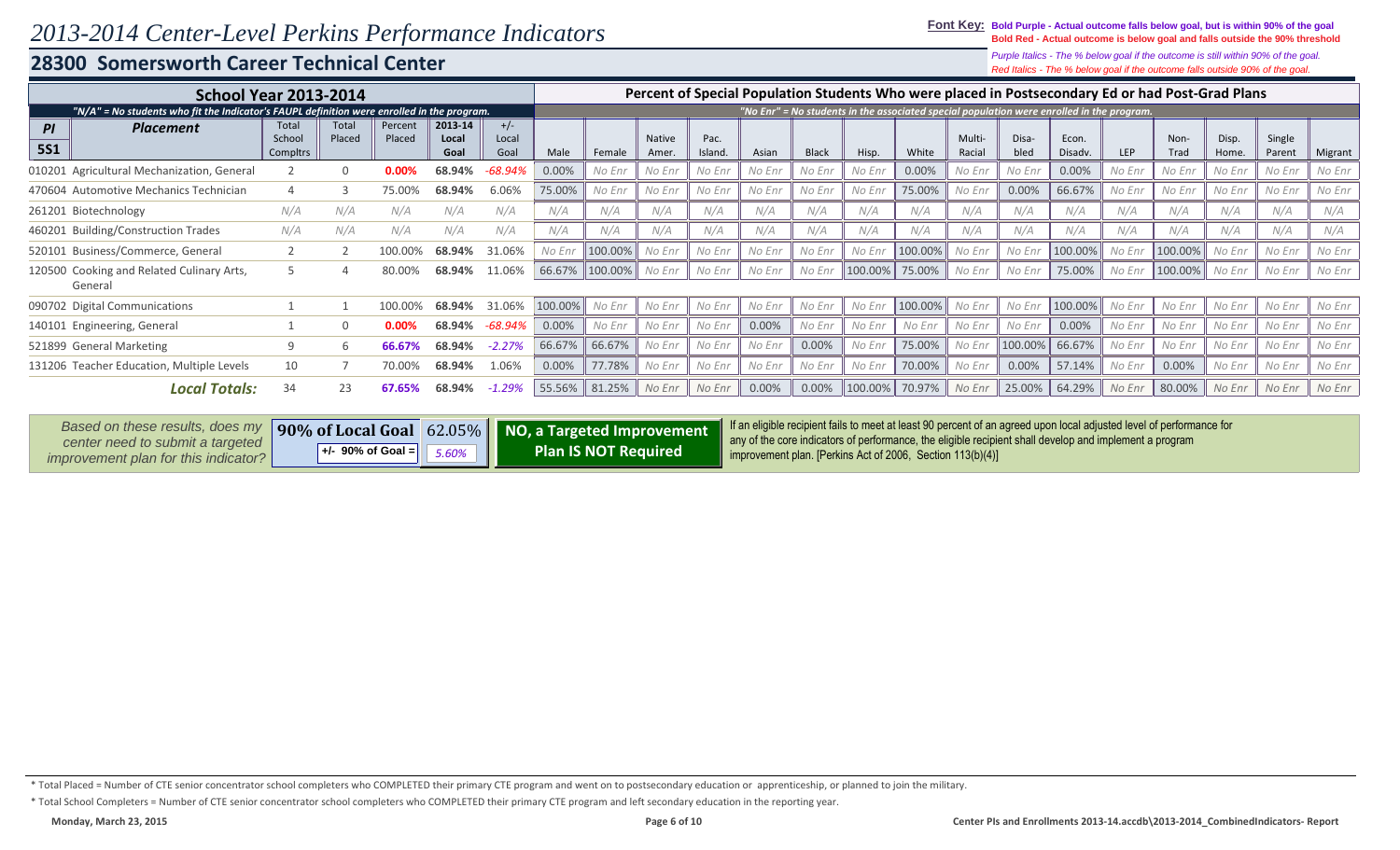### **28300 Somersworth Career Technical Center**

*Red Italics - The % below goal if the outcome falls outside 90% of the goal. Purple Italics - The % below goal if the outcome is still within 90% of the goal.*

| <b>School Year 2013-2014</b>                                                                                                                                                                                                   |                                       |                                          |                                     |                                                                                 |                        |         |         |                 |                                                            |         |                          |         |        |                                                                                                                                                                                                                                 |               |                  | Percent of Special Population Students Who Participated in a Program nontrad for their Gender |              |                |                  |         |
|--------------------------------------------------------------------------------------------------------------------------------------------------------------------------------------------------------------------------------|---------------------------------------|------------------------------------------|-------------------------------------|---------------------------------------------------------------------------------|------------------------|---------|---------|-----------------|------------------------------------------------------------|---------|--------------------------|---------|--------|---------------------------------------------------------------------------------------------------------------------------------------------------------------------------------------------------------------------------------|---------------|------------------|-----------------------------------------------------------------------------------------------|--------------|----------------|------------------|---------|
| "N/A" = No students who fit the Indicator's FAUPL definition were enrolled in the program.                                                                                                                                     |                                       |                                          |                                     |                                                                                 |                        |         |         |                 |                                                            |         |                          |         |        |                                                                                                                                                                                                                                 |               |                  | "No Enr" = No students in the associated special population were enrolled in the program.     |              |                |                  |         |
| <b>Nontraditional Participation</b><br>PI<br><b>6S1</b>                                                                                                                                                                        | Total<br>Part's in<br><b>NT Progs</b> | <b>Total NT</b><br>Part's in<br>NT Progs | Percent<br><b>NT</b><br>Participnts | 2013-14<br>Local<br>Goal                                                        | $+/-$<br>Local<br>Goal | Male    | Female  | Native<br>Amer. | Pac.<br>Island                                             | Asian   | <b>Black</b>             | Hisp.   | White  | <b>Multi-</b><br>Racial                                                                                                                                                                                                         | Disa-<br>bled | Econ.<br>Disady. | <b>LEP</b>                                                                                    | Non-<br>Trad | Disp.<br>Home. | Single<br>Parent | Migrant |
| 010201 Agricultural Mechanization, General                                                                                                                                                                                     | 10                                    |                                          | 0.00%                               | 35.52%                                                                          | $-35.52%$              | 0.00%   | No Enr  | No Enr          | No Enr                                                     | No Enr  | No Enr                   | No Enr  | 0.00%  | No Enr                                                                                                                                                                                                                          | 0.00%         | 0.00%            | No Enr                                                                                        |              | No Enr         | No Enr           | No Enr  |
| 470604 Automotive Mechanics Technician                                                                                                                                                                                         | 36                                    |                                          | 5.56%                               | 35.52%                                                                          | -29.96%                | 0.00%   | 100.00% | No Enr          | No Enr                                                     | No Enr  | No Enr                   | 0.00%   | 5.71%  | No Enr                                                                                                                                                                                                                          | 14.29%        | 0.00%            | No Enr                                                                                        |              | No Enr         | No Enr           | No Enr  |
| 261201 Biotechnology                                                                                                                                                                                                           | Not N1                                | Not N7                                   |                                     |                                                                                 |                        |         |         |                 |                                                            |         |                          |         |        |                                                                                                                                                                                                                                 |               |                  |                                                                                               |              |                |                  |         |
| 460201 Building/Construction Trades                                                                                                                                                                                            | 11                                    | $\Omega$                                 | 0.00%                               | 35.52%                                                                          | $-35.52%$              | 0.00%   | No Enr  | No Enr          | No Enr                                                     | No Enr  | $0.00\%$                 | No Enr  | 0.00%  | No Enr                                                                                                                                                                                                                          | 0.00%         | 0.00%            | No Enr                                                                                        |              | No Enr         | No Enr           | No Enr  |
| 520101 Business/Commerce, General                                                                                                                                                                                              | 116                                   | 48                                       | 41.38%                              | 35.52%                                                                          | 5.86%                  | 0.00%   | 100.00% | No Enr          | No Enr                                                     | 71.43%  | 0.00%                    | 33.33%  | 39.42% | 100.00%                                                                                                                                                                                                                         | 22.22%        | 45.24%           | 50.00%                                                                                        |              | No Enr         | No Enr           | No Enr  |
| 120500 Cooking and Related Culinary Arts,<br>General                                                                                                                                                                           | 32                                    | 17                                       | 53.13%                              | 35.52%                                                                          | 17.61%                 | 0.00%   | 100.00% | No Enr          | No Enr                                                     | 33.33%  | 0.00%                    | 100.00% | 55.56% | No Enr                                                                                                                                                                                                                          | 60.00%        | 46.67%           | 0.00%                                                                                         |              | No Enr         | No Enr           | No Enr  |
| 090702 Digital Communications                                                                                                                                                                                                  | Not N <sub>1</sub>                    | Not N7                                   |                                     |                                                                                 |                        |         |         |                 |                                                            |         | $\overline{\phantom{a}}$ |         |        |                                                                                                                                                                                                                                 |               |                  |                                                                                               |              |                |                  |         |
| 140101 Engineering, General                                                                                                                                                                                                    | 49                                    |                                          |                                     | 35.52%                                                                          | $-25.32%$              | 0.00%   | 100.00% | No Enr          | No Enr                                                     | 28.57%  | No Enr                   | 0.00%   | 7.69%  | 0.00%                                                                                                                                                                                                                           | 0.00%         | 6.67%            | 0.00%                                                                                         |              | No Enr         | No Enr           | No Enr  |
| 521899 General Marketing                                                                                                                                                                                                       | Not N <sub>1</sub>                    | Not NT                                   |                                     |                                                                                 |                        |         |         |                 |                                                            |         |                          |         |        |                                                                                                                                                                                                                                 |               |                  |                                                                                               |              |                | $\sim$           |         |
| 131206 Teacher Education, Multiple Levels                                                                                                                                                                                      | 36                                    | 6                                        |                                     | 35.52%                                                                          | $-18.85%$              | 100.00% | 0.00%   | No Enr          | No Enr                                                     | 100.00% | No Enr                   | No Enr  | 14.71% | 0.00%                                                                                                                                                                                                                           | 28.57%        | 28.57%           | No Enr                                                                                        |              | No Enr         | No Enr           | No Enr  |
| <b>Local Totals:</b>                                                                                                                                                                                                           | 290                                   | 78                                       |                                     | 35.52%                                                                          | $-8.62%$               | 3.19%   | 70.59%  | No Enr          | No Enr                                                     | 50.00%  | 0.00%                    | 28.57%  | 25.48% | 33.33%                                                                                                                                                                                                                          | 19.05%        | 29.25%           | 25.00%                                                                                        |              | No Enr         | No Enr           | No Enr  |
| Only programs that are nontraditional for males OR nontraditional for females are included in this list (e.g. Cosmetology, Auto Mechanics). Programs that are not nontraditional for either gender are not listed (e.g. Biotec |                                       |                                          |                                     |                                                                                 |                        |         |         |                 |                                                            |         |                          |         |        |                                                                                                                                                                                                                                 |               |                  |                                                                                               |              |                |                  |         |
| Based on these results, does my<br>center need to submit a targeted<br>improvement plan for this indicator?                                                                                                                    |                                       |                                          |                                     | 90% of Local Goal 31.97% YES, a Targeted Improvement<br><b>Plan IS Required</b> |                        |         |         |                 | improvement plan. [Perkins Act of 2006, Section 113(b)(4)] |         |                          |         |        | If an eligible recipient fails to meet at least 90 percent of an agreed upon local adjusted level of performance for<br>any of the core indicators of performance, the eligible recipient shall develop and implement a program |               |                  |                                                                                               |              |                |                  |         |

\* Total Participants = Number of CTE participants of any grade level who, in the reporting year, participated in a program that leads to employment in nontraditional fields

<sup>\*</sup> Total Nontrad Participants = Number of CTE participants of any grade level from under-represented gender groups who, in the reporting year, participated in a program that leads to employment in nontraditional fields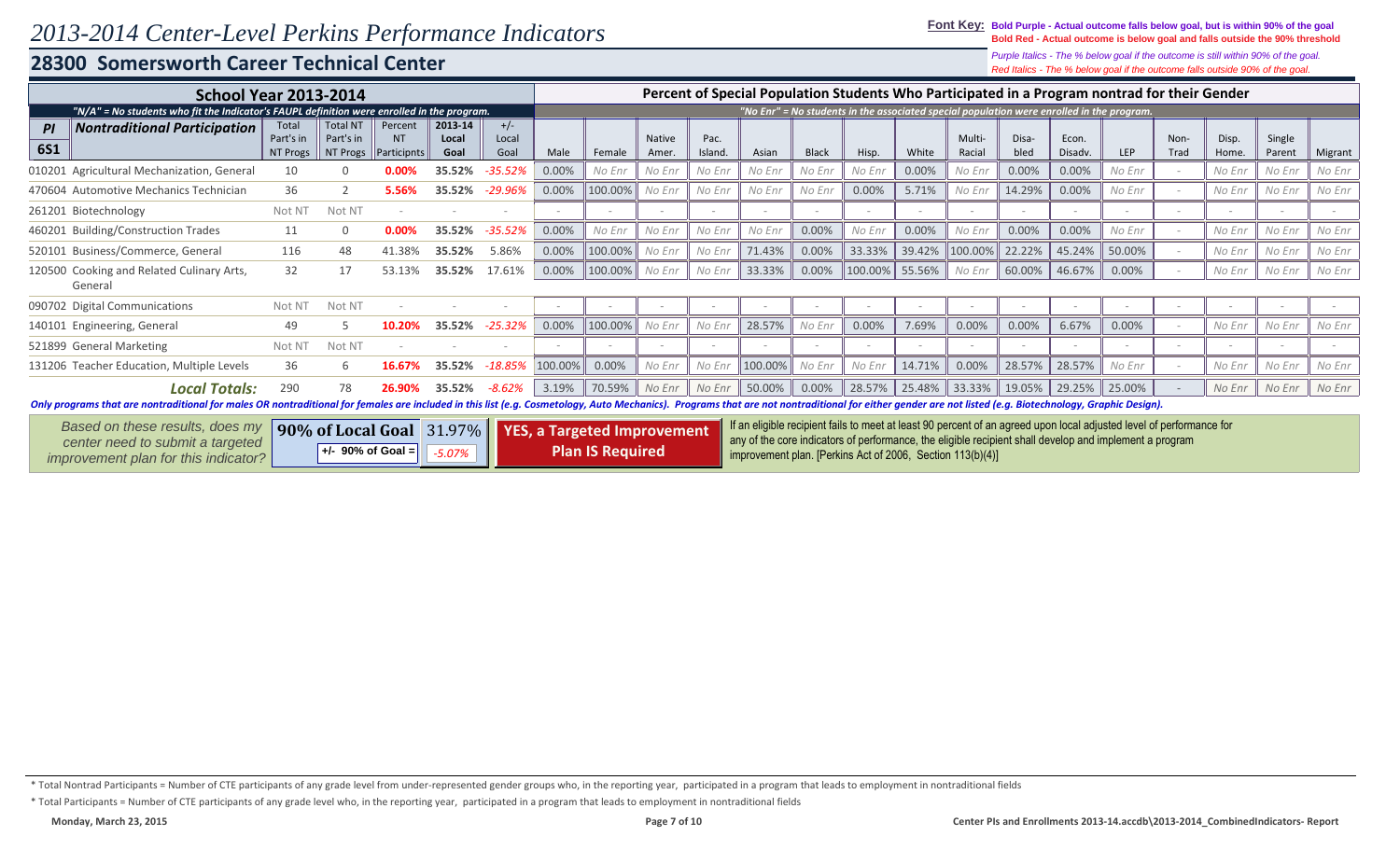### 28300 Somersworth Career Technical Center

Purple Italics - The % below goal if the outcome is still within 90% of the goal. Red Italics - The % below goal if the outcome falls outside 90% of the goal.

|                                                                                                                                                                                                                                | <b>School Year 2013-2014</b> |                                                       |                       |               |               |         |                             |                |                |        |              |                                                                                                                                                                       |                          |                         |               |                  |            |              | Percent of Special Population Students Who Completed a Program Nontraditional for their Gender |                  |         |
|--------------------------------------------------------------------------------------------------------------------------------------------------------------------------------------------------------------------------------|------------------------------|-------------------------------------------------------|-----------------------|---------------|---------------|---------|-----------------------------|----------------|----------------|--------|--------------|-----------------------------------------------------------------------------------------------------------------------------------------------------------------------|--------------------------|-------------------------|---------------|------------------|------------|--------------|------------------------------------------------------------------------------------------------|------------------|---------|
| "N/A" = No students who fit the Indicator's FAUPL definition were enrolled in the program.                                                                                                                                     |                              |                                                       |                       |               |               |         |                             |                |                |        |              | "No Enr" = No students in the associated special population were enrolled in the program.                                                                             |                          |                         |               |                  |            |              |                                                                                                |                  |         |
| <b>Nontraditional Completion</b><br>PI                                                                                                                                                                                         | Tot'l                        | Tot'l N1                                              | Percent               | 2013-14       | $+/-$         |         |                             |                |                |        |              |                                                                                                                                                                       |                          |                         |               |                  |            |              |                                                                                                |                  |         |
| <b>6S2</b>                                                                                                                                                                                                                     | Cmpl's in<br>NT Progs        | Cmpl's in<br>NT Progs                                 | <b>NT</b><br>Compltrs | Local<br>Goal | Local<br>Goal | Male    | Female                      | Native<br>Amer | Pac.<br>Island | Asian  | <b>Black</b> | Hisp.                                                                                                                                                                 | White                    | <b>Multi-</b><br>Racial | Disa-<br>bled | Econ.<br>Disady. | <b>LEP</b> | Non-<br>Trad | Disp.<br>Home.                                                                                 | Single<br>Parent | Migrant |
| 010201 Agricultural Mechanization, General                                                                                                                                                                                     |                              |                                                       |                       | 15.19%        | $-15.19%$     | 0.00%   | No Enr                      | No Enr         | No Enr         | No Enr | No Enr       | No Enr                                                                                                                                                                | 0.00%                    | No Enr                  | No Enr        | $0.00\%$         | No Enr     |              | No Enr                                                                                         | No Enr           | No Enr  |
| 470604 Automotive Mechanics Technician                                                                                                                                                                                         | 18                           |                                                       | 5.56%                 | 15.19%        | $-9.63%$      | 0.00%   | 100.00%                     | No Enr         | No Enr         | No Enr | No Enr       | 0.00%                                                                                                                                                                 | 5.88%                    | No Enr                  | 0.00%         | 0.00%            | No Enr     |              | No Enr                                                                                         | No Enr           | No Enr  |
| 261201 Biotechnology                                                                                                                                                                                                           | Not N                        | Not N7                                                |                       |               |               |         |                             |                |                |        |              |                                                                                                                                                                       |                          |                         |               |                  |            |              |                                                                                                |                  |         |
| 460201 Building/Construction Trades                                                                                                                                                                                            |                              | $\Omega$                                              |                       | 15.19%        | -15.19%       | 0.00%   | No Enr                      | No Enr         | No Enr         | No Enr | No Enr       | No Enr                                                                                                                                                                | 0.00%                    | No Enr                  | 0.00%         | 0.00%            | No Enr     |              | No Enr                                                                                         | No Enr           | No Enr  |
| 520101 Business/Commerce, General                                                                                                                                                                                              |                              |                                                       |                       | 15.19%        | 84.81%        | No Enr  | 100.00%                     | No Enr         | No Enr         | No Enr | No Enr       | No Enr                                                                                                                                                                | 100.00%                  | No Enr                  | No Enr        | 100.00%          | No Enr     |              | No Enr                                                                                         | No Enr           | No Enr  |
| 120500 Cooking and Related Culinary Arts,<br>General                                                                                                                                                                           | 10                           |                                                       |                       | 15.19%        | 24.81%        | 0.00%   | 100.00%                     | No Enr         | No Enr         | No Enr | No Enr       | 100.00%                                                                                                                                                               | 33.33%                   | No Enr                  | 0.00%         | 40.00%           | No Enr     |              | No Enr                                                                                         | No Enr           | No Enr  |
| 090702 Digital Communications                                                                                                                                                                                                  | Not N <sub>1</sub>           | Not N7                                                |                       |               |               |         |                             |                |                |        | $\sim$       |                                                                                                                                                                       | $\overline{\phantom{a}}$ |                         |               |                  |            |              |                                                                                                | $\sim$           |         |
| 140101 Engineering, General                                                                                                                                                                                                    |                              | $\Omega$                                              |                       | 15.19%        | $-15.19\%$    | 0.00%   | No Enr                      | No Enr         | No Enr         | 0.00%  | No Enr       | No Enr                                                                                                                                                                | 0.00%                    | No Enr                  | 0.00%         | 0.00%            | No Enr     |              | No Enr                                                                                         | No Enr           | No Enr  |
| 521899 General Marketing                                                                                                                                                                                                       | Not N <sub>1</sub>           | Not N7                                                |                       |               |               |         |                             |                |                |        |              |                                                                                                                                                                       |                          |                         |               |                  |            |              |                                                                                                |                  |         |
| 131206 Teacher Education, Multiple Levels                                                                                                                                                                                      | 14                           |                                                       | 7.14%                 | 15.19%        | $-8.05%$      | 100.00% | 0.00%                       | No Enr         | No Enr         | No Enr | No Enr       | No Enr                                                                                                                                                                | 7.14%                    | No Enr                  | 50.00%        | 14.29%           | No Enr     |              | No Enr                                                                                         | No Enr           | No Enr  |
| <b>Local Totals:</b>                                                                                                                                                                                                           | 53                           |                                                       | 15.19%                | 3.03%         | 35.00%        | No Enr  | No Enr                      | 0.00%          | No Enr         | 50.00% | 14.00%       | No Enr                                                                                                                                                                | 9.09%                    | 20.83%                  | No Enr        |                  | No Enr     | No Enr       | No Enr                                                                                         |                  |         |
| Only programs that are nontraditional for males OR nontraditional for females are included in this list (e.g. Cosmetology, Auto Mechanics). Programs that are not nontraditional for either gender are not listed (e.g. Biotec |                              |                                                       |                       |               |               |         |                             |                |                |        |              |                                                                                                                                                                       |                          |                         |               |                  |            |              |                                                                                                |                  |         |
| Based on these results, does my                                                                                                                                                                                                |                              | 90% of Local Goal 13.67%   NO, a Targeted Improvement |                       |               |               |         |                             |                |                |        |              | If an eligible recipient fails to meet at least 90 percent of an agreed upon local adjusted level of performance for                                                  |                          |                         |               |                  |            |              |                                                                                                |                  |         |
| center need to submit a targeted<br>improvement plan for this indicator?                                                                                                                                                       |                              | +/- 90% of Goal =                                     |                       | 1.42%         |               |         | <b>Plan IS NOT Required</b> |                |                |        |              | any of the core indicators of performance, the eligible recipient shall develop and implement a program<br>improvement plan. [Perkins Act of 2006, Section 113(b)(4)] |                          |                         |               |                  |            |              |                                                                                                |                  |         |

<sup>\*</sup> Total Nontrad Completers = Number of CTE concentrators of any grade level who, in the reporting year, completed a program that is nontraditional for their gender

<sup>\*</sup> Total Completers = Number of CTE concentrators of any grade level who, in the reporting year, completed a program that leads to employment in nontraditional fields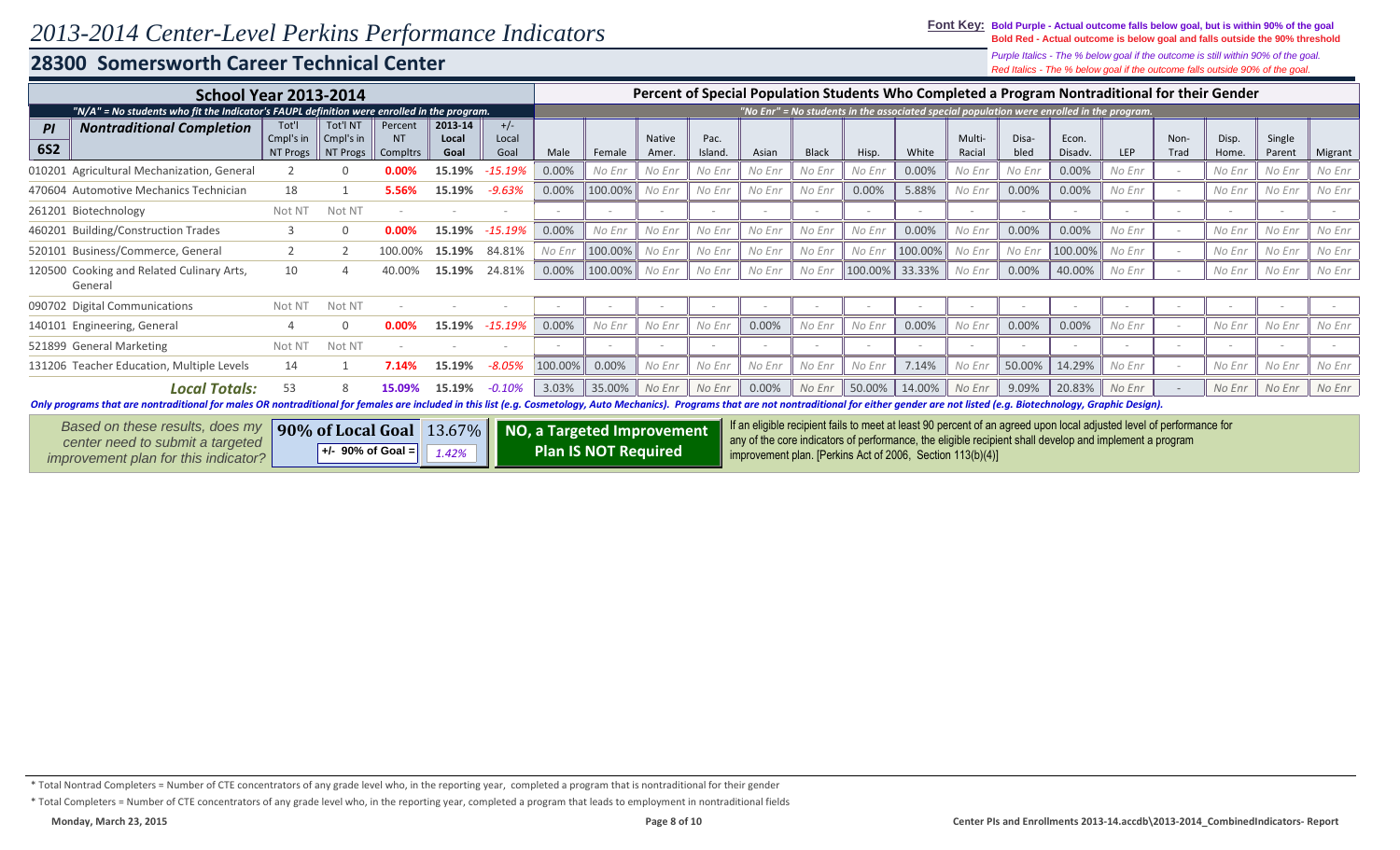# **Statewide Performance Indicator Totals - School Year 2013-2014**

*Provided for reference purposes only, so that local centers may compare their performance to the state as a whole.*

| 1S1 Academic Attainment - Reading/Language Arts (NCLB) |                     |                       |                      |               |                                |                               |      |               |                        |                 |        |              |            |            |                  |          |                  | Percent of Special Population Students Proficient in Reading/Language Arts |                  |                      |                  |          |
|--------------------------------------------------------|---------------------|-----------------------|----------------------|---------------|--------------------------------|-------------------------------|------|---------------|------------------------|-----------------|--------|--------------|------------|------------|------------------|----------|------------------|----------------------------------------------------------------------------|------------------|----------------------|------------------|----------|
| Tota<br>Assess'd                                       | Total<br>Proficient | Percent<br>Proficient | <b>State</b><br>Goal | State<br>Goal | 90% of<br><b>State</b><br>Goal | $+/-$<br>of 90%<br>State Goal | Male | Female        | <b>Native</b><br>Amer. | Pac.<br>Island. | Asian  | <b>Black</b> | Hispanic   | White      | Multi-<br>Racial | Disabled | Econ.<br>Disadv. | LEP                                                                        | Non-<br>Trad     | <b>Disp</b><br>Home. | Single<br>Parent | Migrant  |
| 2547                                                   | 1838                | 72.16%                | 73.00%               | $-0.84%$      | 65.70%                         | 6.46%                         |      | 68.29% 77.19% | $\parallel$ 50.00%     | 0.00%           | 66.67% | 153.33%      | $154.55\%$ | $173.40\%$ | $170.37\%$       |          |                  | $\parallel$ 31.03% $\parallel$ 59.90% $\parallel$ 29.79% $\parallel$       | $\sqrt{26.23\%}$ | $0.00\%$             | $0.00\%$         | $0.00\%$ |

|                   |                                  |                       | 1S2 Academic Attainment - Math (NCLB) |               |                                |                               |        |                    |                       |                 |        |                    |          |           |        |                 | <b>Percent of Special Population Students Proficient in Mathematics</b> |       |              |                      |                  |                   |
|-------------------|----------------------------------|-----------------------|---------------------------------------|---------------|--------------------------------|-------------------------------|--------|--------------------|-----------------------|-----------------|--------|--------------------|----------|-----------|--------|-----------------|-------------------------------------------------------------------------|-------|--------------|----------------------|------------------|-------------------|
| Total<br>Assess'd | <b>Total</b><br><b>Proficien</b> | Percent<br>Proficient | <b>State</b><br>Goal                  | State<br>Goal | 90% of<br><b>State</b><br>Goal | $+/-$<br>of 90%<br>State Goal | Male   | Female             | <b>Native</b><br>Amer | Pac.<br>Island. | Asian  | <b>Black</b>       | Hispanic | White     | Multi- | Racial Disabled | Econ.<br>Disadv.                                                        | LEP   | Non-<br>Trad | <b>Disp</b><br>Home. | Single<br>Parent | <b>Migrant</b>    |
| 2547              | 732                              | 28.74%                | 28.00%                                | 0.74%         | 25.20%                         | $3.54\%$                      | 30.18% | $\parallel$ 26.87% | 16.67%                | $0.00\%$        | 39.58% | $\parallel$ 23.33% | 8.08%    | $29.60\%$ | 22.22% | 4.83%           | 16.67%                                                                  | 6.38% | 31.69%       | $0.00\%$             | $0.00\%$         | $\parallel$ 0.00% |

| <b>2S1 Technical Skill Attainment</b> |                               |                                 |                      |               |                                |                               |           |                                                   |                        |                 |        |              |          |        |                  |                 | Percent of Special Population Students Who Passed a Technical Skill Assessment |            |              |                |                  |                |
|---------------------------------------|-------------------------------|---------------------------------|----------------------|---------------|--------------------------------|-------------------------------|-----------|---------------------------------------------------|------------------------|-----------------|--------|--------------|----------|--------|------------------|-----------------|--------------------------------------------------------------------------------|------------|--------------|----------------|------------------|----------------|
| Tota<br><b>Took TSA</b>               | Total<br>Passed<br><b>TSA</b> | Percent<br>Passed<br><b>TSA</b> | <b>State</b><br>Goal | State<br>Goal | 90% of<br><b>State</b><br>Goal | $+/-$<br>of 90%<br>State Goal | Male      | Female                                            | <b>Native</b><br>Amer. | Pac.<br>Island. | Asiar  | <b>Black</b> | Hispanic | White  | Multi-<br>Racial | <b>Disabled</b> | Econ.<br>Disadv.                                                               | <b>LEP</b> | Non-<br>Trad | Disp.<br>Home. | Single<br>Parent | <b>Migrant</b> |
| 3251                                  | 646                           | 19.87%                          | 20.00%               | $-0.13%$      | 18.00%                         | 1.87%                         | $17.84\%$ | $\parallel$ 22.82% $\parallel$ 21.43% $\parallel$ |                        | $0.00\%$        | 21.88% | 7.89%        | 16.39%   | 20.07% | 23.08%           | $13.18\%$       | 15.62%                                                                         | 5.56%      | 8.90%        | 0.00%          | $0.00\%$         | $0.00\%$       |

| <b>3S1 High School Completion</b> |                                                                                                                                                                          |        |        |       |        |        |      |                    |                        |                 |       |              | Percent of Special Population Students Who Completed Secondary Education |       |                  |                  |       |            |                    |                      |                  |          |
|-----------------------------------|--------------------------------------------------------------------------------------------------------------------------------------------------------------------------|--------|--------|-------|--------|--------|------|--------------------|------------------------|-----------------|-------|--------------|--------------------------------------------------------------------------|-------|------------------|------------------|-------|------------|--------------------|----------------------|------------------|----------|
| Total<br>Leavers                  | Total<br>90% of<br>Percent<br>$+/-$<br>of 90%<br>State<br>School<br>School<br><b>State</b><br><b>State</b><br>Goal<br>State Goal<br>Compltrs<br>Compltrs<br>Goal<br>Goal |        |        |       |        |        | Male | Female             | <b>Native</b><br>Amer. | Pac.<br>Island. | Asian | <b>Black</b> | Hispanic                                                                 | White | Multi-<br>Racial | Disabled Disady. | Econ. | <b>LEP</b> | <b>Non</b><br>Trad | <b>Disp</b><br>Home. | Single<br>Parent | Migrant  |
| 2672                              | 2656                                                                                                                                                                     | 99.40% | 92.50% | 6.90% | 83.25% | 16.15% |      | $\parallel$ 99.65% | $100.00\%$             | $0.00\%$        |       |              | $\ 100.00\%$ 100.00% 100.00% 99.35% 100.00% 98.81% 99.38% 100.00% 99.74% |       |                  |                  |       |            |                    | $0.00\%$             | $0.00\%$         | $0.00\%$ |

\* Total Nontrad Completers = Number of CTE concentrators of any grade level who, in the reporting year, completed a program that is nontraditional for their gender

\* Total Completers = Number of CTE concentrators of any grade level who, in the reporting year, completed a program that leads to employment in nontraditional fields